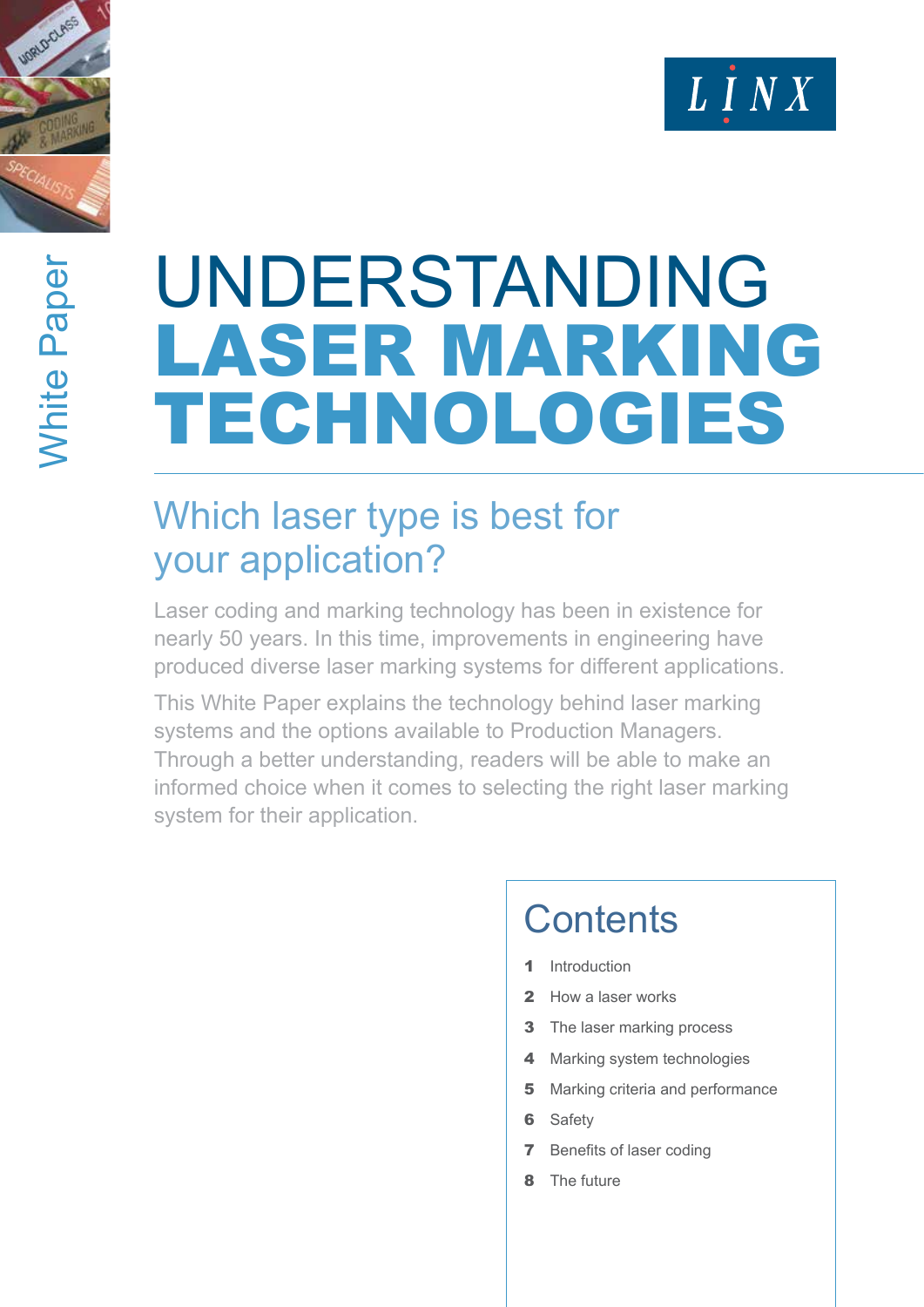

# **1 Introduction**

The word 'laser' has become so much a part of our everyday vocabulary that we tend to forget it is an acronym derived from the rather long-winded description Light Amplification by Stimulated Emission of Radiation.

Lasers are often thought of as a new technology but have in fact been in existence longer than many people realise. The theory of lasers was suggested in 1957 and the first laser was built in 1960. Long before that, at the turn of the century, Einstein produced equations which describe the main physical mechanism by which laser action occurs, although he didn't realise its potential at the time.

Many companies and government institutions became interested in lasers and started developing their own without any specific application in mind. As a result, lasers became known as 'a solution looking for a problem'. Nowadays lasers are developed for specific tasks and their characteristics are developed to meet the requirements of the application.

Lasers probably have one of the widest range of applications of any type of device, including cutting and welding metals, surgery, data reading and transmission, holography, accurate measurement of physical parameters, nondestructive testing, and marking products on the production line.

Laser marking systems came onto the market about 50 years ago. These early systems employed scientific lasers and were not designed to cope with the harsh dusty and wet environments found in many factories. Nor were they designed for continuous operation 24 hour per day, 7 days per week – something we take for granted today.

The initial focus was therefore on making these systems more rugged, rather than developing new technology formats to deal with changing market requirements.



Laser marking system on a wine bottling line

# **2 How a laser works**

All lasers share the same basic principles but are differentiated by the way the products are engineered, by the materials used and by the characteristics of the laser output beam.

Lasers for product marking occupy the infrared range of the electromagnetic spectrum from 10600 nm for  $CO<sub>2</sub>$  lasers to 1055 – 1070 nm for Ytterbium fibre lasers. By way of comparison, laser pocket pointers are diode lasers that occupy 671 nm.



#### **2.1 Components of a Laser**

There are three main components to any laser:

**The lasing medium.** This can be a gas such as carbon dioxide  $(CO<sub>2</sub>)$ , a solid such as Neodymium: Yttrium Aluminium Garnet (Nd:YAG) or a liquid such as a dye. One of the properties of a lasing medium is that it can store energy in a specific way, known as a population inversion. The lasing medium will emit light (photons) as a way of removing excess stored energy.

**The excitation mechanism.** The means by which energy is applied to excite the particles (atoms or molecules) of the lasing medium. Energy can be applied in the form of an electric current, electric discharge, light source, etc.

**The optical resonator.** The system that extracts the stored energy from the lasing medium in the form of a laser beam. In its simplest form the optical resonator consists of a mirror at either end of the lasing medium. These mirrors are parallel to each other so that photons travelling along the axis of the two mirrors are continuously reflected backwards and forwards (resonate) between the mirrors. One mirror is 100% reflective, the other is partially reflective, so that it only transmits some of the photons which hit it.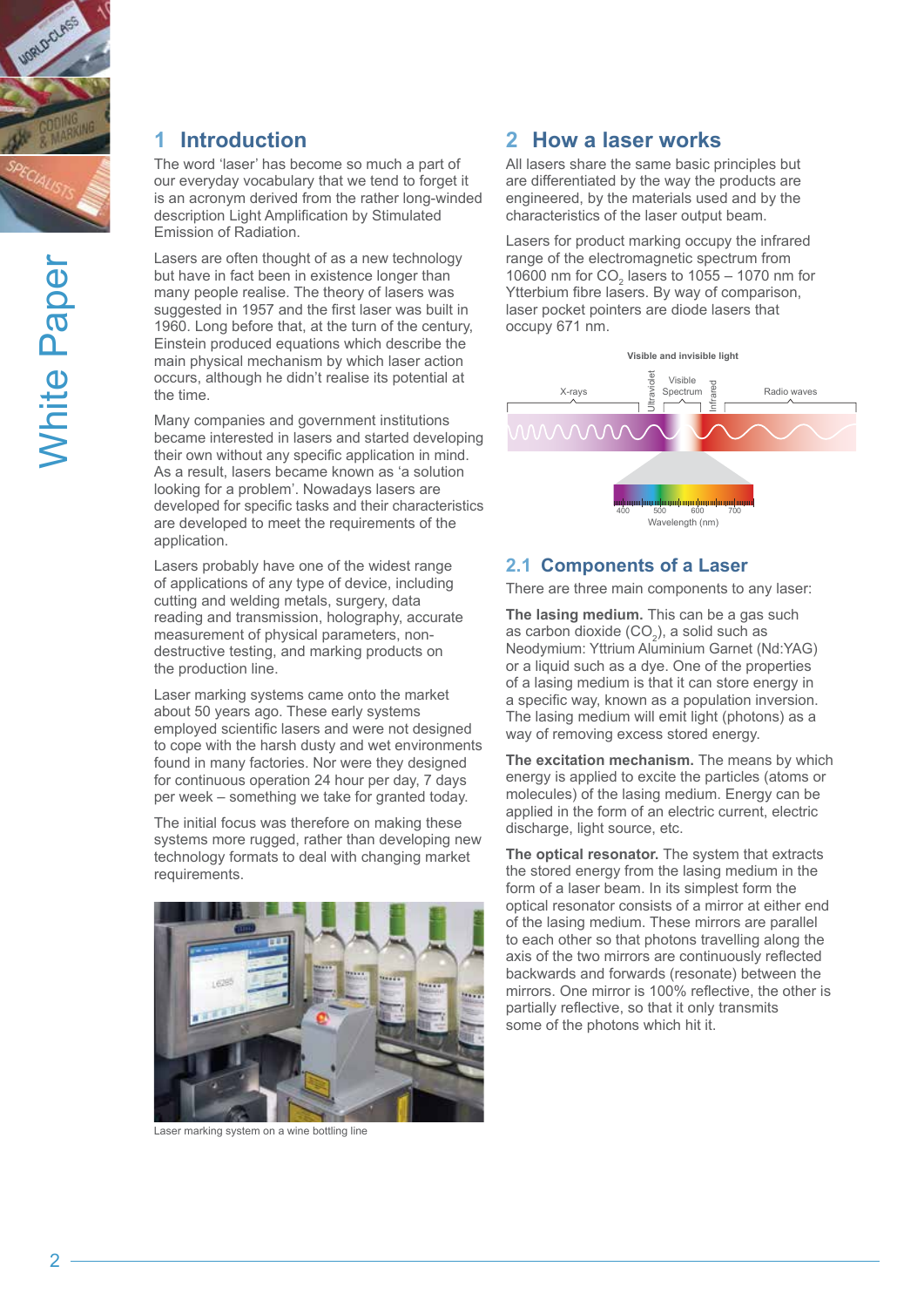### **2.2 Generation of a Laser Beam**

As the photons pass through the lasing medium they cause excited particles to release excess energy in the form of other photons by a process called stimulated emission. These new photons are identical to the original photons that caused the stimulated emission. They are the same colour (wavelength), they travel in the same direction and they are in phase. The photons transmitted by the partially reflective mirror form the laser beam. The remaining photons are reflected back through the lasing medium to continue the stimulated emission process.



## **3 The laser marking process**

Laser marking is achieved by removing material from the substrate or by changing the surface of the substrate. The most important consideration is how well the material being coded absorbs the laser beam. This can determine the type of laser used as different wavelengths can have different absorption characteristics. If the laser beam is transmitted or reflected, then coding becomes more difficult or even impossible.

For optimum results the focussed laser beam has to be absorbed in the top few microns of the material surface, so that sufficient energy density is produced to modify the surface by one of the following three processes:

**Coating removal.** The laser is absorbed by the substrate or surface coating, vaporising the coating to reveal a contrasting substrate. An example of this process is the removal of coloured ink printed on to white paper or card.



Laser marking on beverage label

**Etching.** The laser vaporises material from the surface of the substrate without necessarily producing any colour change. (This is the process which occurs in the laser marking of polymers such as PET.)



Laser marking on beverage PET



These marks look similar to an embossed print. On glass the laser induces thermal stress, causing microcracks in the surface and resulting in tiny glass crystals being ejected from the surface to produce a mark.



Laser marking on glass

**Thermochemical.** The laser changes the material by heating it to a sufficiently high temperature to break molecular bonds. The new material formed by this process may have a different colour, thus producing a discernible mark.



Laser marking on pharmaceutical PVC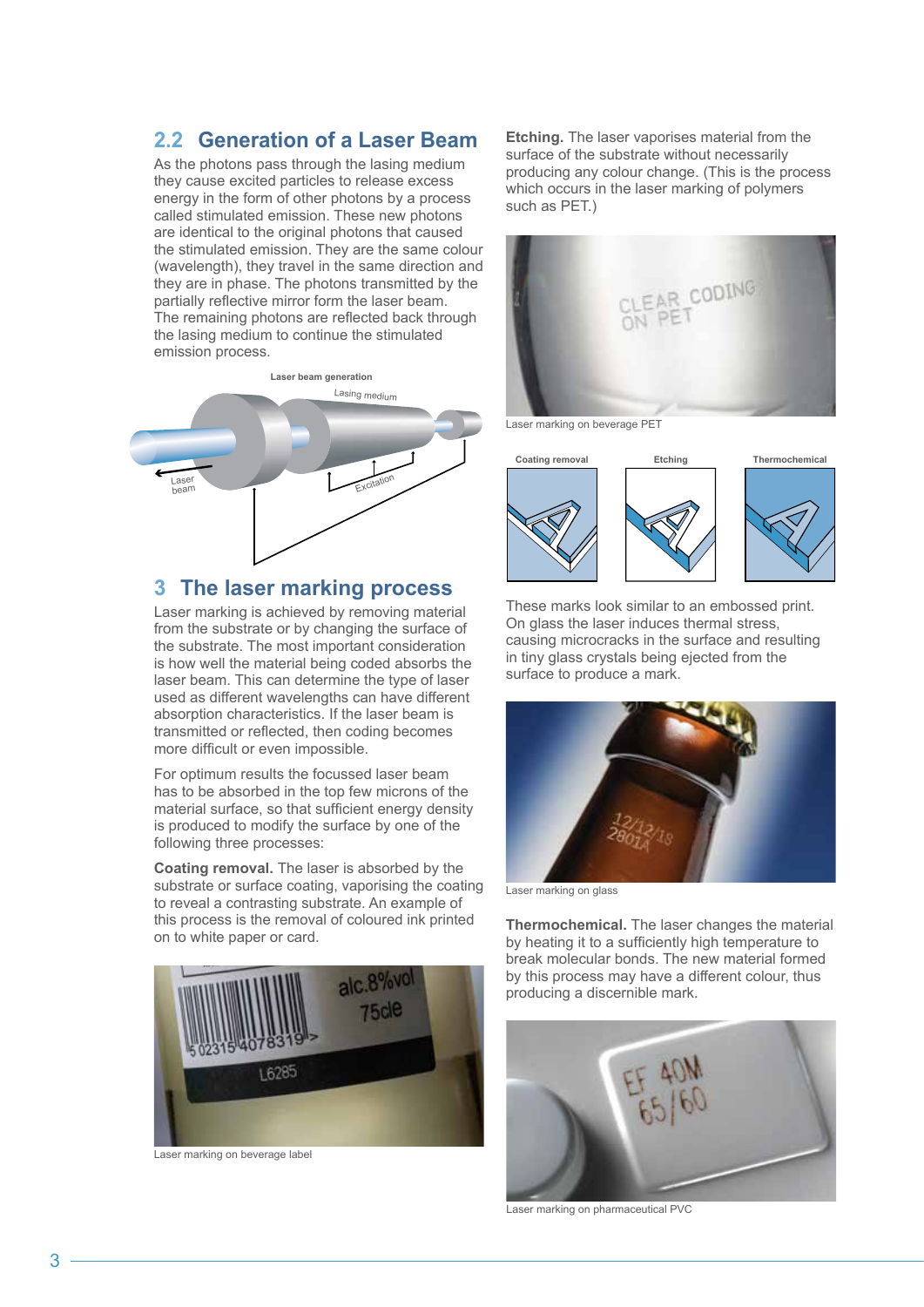# **4 Marking system technologies**

#### **4.1 Laser Types**

The majority of laser marking systems use one of three types of laser:

**CO**<sub>2</sub> uses a mixture of gasses which are excited by an electric discharge. These lasers have a typical infrared output of 9.3 µm, 10.2 µm or 10.6 µm wavelength.

**Fibre lasers** are a special class of solid state lasers. Instead of a gas as the lasing medium, an optical fibre is used. The laser beam is generated and confined inside the core of the fibre, which is doped with ions such as yterrbium that is typically excited by a diode laser. This technological setup leads to an emission wavelength band of 1.05 µm to 1.08 µm with its centre at 1.06 µm.

**Nd:YAG** this is a crystal which is commonly excited by a flash lamp (an intense light source) or by a diode laser. It yields an infrared laser output of 1.064 µm wavelength.

#### **4.2 Beam Delivery**

There are three main laser beam delivery systems used to produce a mark on the surface of an object:

#### **Mask lasers**

Were first introduced in the early 1970s. These systems used a pulsed laser beam that is expanded to a large profile. The beam illuminates a thin metal mask through which the required image or code has been etched. This method can be very fast, as only a short moment of illumination is needed. The drawback is the relatively small marking area, as it is limited by the laser beam diameter in combination with the focus optics and the power density. In addition, this type of code generation is very inflexible as it uses a fixed mask that needs to be manually replaced with every code change.

#### **Dot matrix**

The term dot matrix for laser marking encompasses different principles of beam delivery that generate a pattern of marked dots on a material, forming characters or graphics. One beam delivery system is an array of lasers that are oriented in a vertical arc which send their beams through a common focusing lens onto the product. This array (of e.g. eight lasers) can generate a vertical line pattern of dots, depending on which laser is switched on. This method uses a whole laser source for every dot printed in a column, therefore it is a relatively resource and cost intensive technology.

Both mask and dot matrix beam delivery systems have the major disadvantage that they are all very static in the codes they can generate. In contrast, a scribing laser beam that writes like a pen on the surface of a product is a more versatile principle of beam delivery. Therefore, this technology now has become the most popular.

#### **Scribing Lasers**



These systems write like a pen. The first systems, based on pulsed Nd:YAG lasers, were introduced in 1969. Systems using Continuous Wave (CW)  $CO<sub>2</sub>$  lasers were not introduced until the early 1980s. But in the first years this principle was rarely used, as the mirrors for each direction need a very fast and robust control algorithm that could only be realised with high performance signal processors.

A lens is used to focus the laser beam to a small spot on the surface of the product. Two galvanometer-driven mirrors move the spot over the surface of the product to draw the required mark or image. The laser beam is turned on when coding is required and off when not. The rotation of the two galvanometer-driven mirrors is computer controlled. The computers are often based on desktop PCs and will accept marking information from a wide range of software packages including word processors, CAD systems, databases etc.

Scribing laser systems are capable of producing high quality marking over large areas, up to 600 x 400 mm. Because of the size of the area to be marked, special flat field lenses are used. This is to prevent degradation of print quality which would otherwise occur as marking moves progressively further away from the centre line of the lens, causing the optimum position for the focal spot to be shifted away from the surface to be marked.

Since these systems are only drawing lines where required, they make very efficient use of the laser beam. This allows the use of low power  $(10 - 20 \text{ W})$ , air cooled CO<sub>2</sub> lasers in the relatively low priced entry level systems.

With developing technology, increasing galvanometer speeds and reductions in the cost of computing power, scribing laser systems are able to apply highly complex codes onto products at high production line speeds.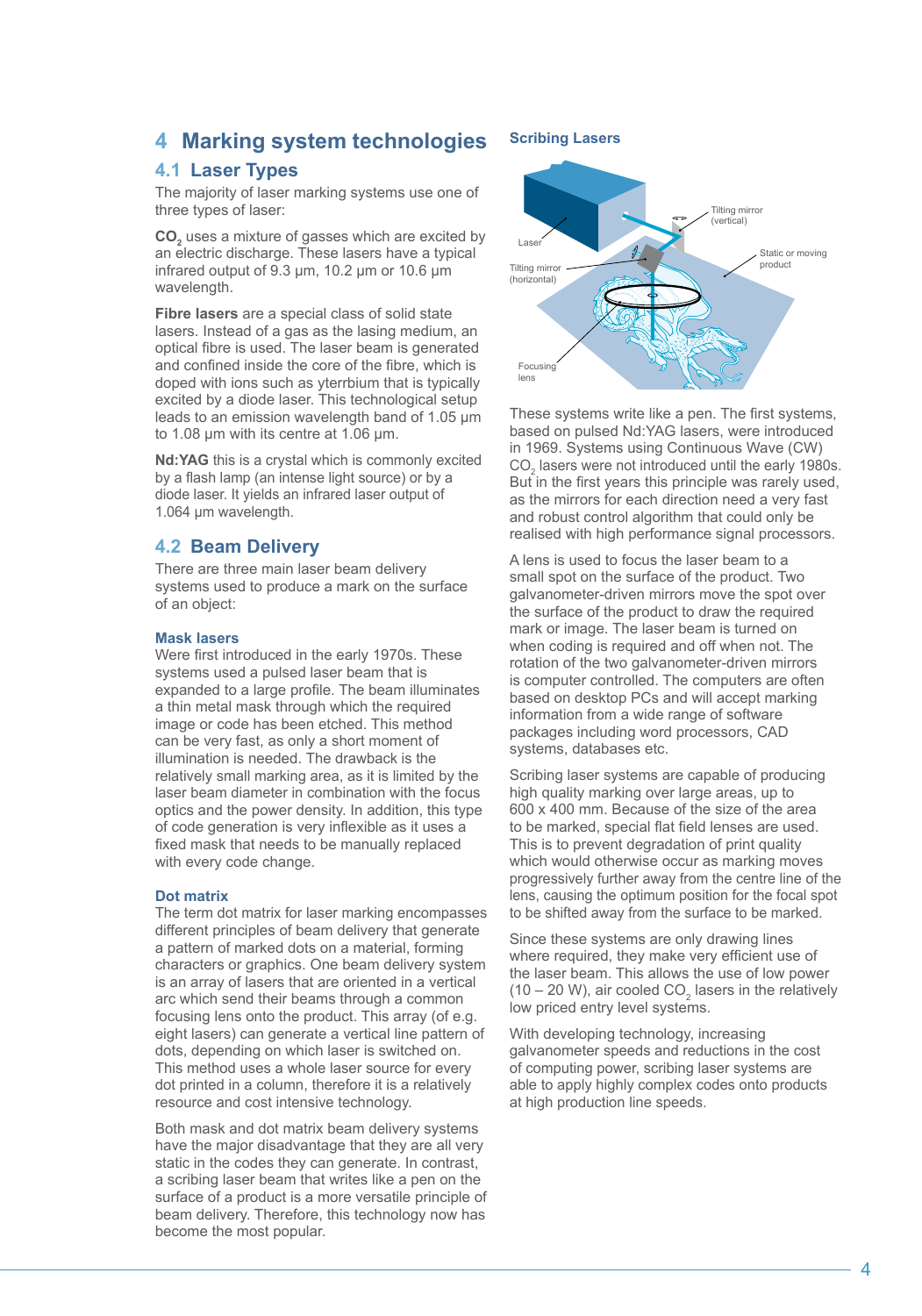

# **5 Marking criteria and performance**

Many parameters affect both the ability of a product to be coded and the speed at which it can be coded.

Absorption. Bare metals reflect CO<sub>2</sub> laser light and therefore cannot be coded by  $CO<sub>2</sub>$  lasers. An absorbent coating will enable marking by a  $CO<sub>2</sub>$ laser, or alternatively a fibre laser can be used.



Fibre laser marking on bare metal

Some plastics transmit CO<sub>2</sub> laser light and cannot be coded; therefore it is necessary to include additives in the plastic which absorb the light or to use a laser with a different wavelength, e.g. a Nd:YAG laser.

**Dwell time.** Defined as the time a beam of focused laser light is applied to the substrate. Different materials require different energy densities to produce a code. The longer the dwell time required to produce a code the slower the maximum coding speed. For example, on recycled board, printed ink is generally absorbed further into the surface and the laser therefore requires a longer dwell time to remove it. Similarly, a fast-moving production line will provide a shorter dwell time for the laser to make a mark, so under these conditions it may be necessary to use a high-powered laser, or a material that reacts quickly to laser light.

**Surface treatments.** If a surface has a varnished coating the laser has to remove the varnish before it can code the surface, and this will require a higher energy density.

**Amount of data to be coded.** A complex or large code will take longer to apply than a small code with the same laser, on the same material and in the same conditions.

**Product Pitch.** The distance between the consecutive products to be marked. If this is smaller than the laser's marking area, the laser will have less time to print each message.

# **6 Safety**

No document on lasers would be complete without mentioning safety. The lasers that are used for marking in an industrial environment are all classified as laser class 4 according to the standard EN 60825-1. Therefore, safeguarding must be integrated into a production facility to prevent potentially unsafe situations. By using a few simple engineering design rules for guarding, interlocking, etc., similar to those used for other types of machinery, it is relatively easy to gain a safe overall system setup.

**Performance Level.** Local industrial regulatory requirements (e.g. the Machinery Directive 2006/42/EC) will determine the level of safety required. Today's laser marking machines can fulfil the highest "performance level 'e' (PLe), which means an emergency circuit switches off the laser immediately.

For example, if an emergency switch connected to the interlock circuit opens, then marking stops immediately. Marking cannot be continued until all emergency switches are closed and the Start button is pressed. Door lock switches operate in a similar fashion: if one opens then marking stops.

**Guarding.** Although laser light is not visible, it behaves the same as visible light. A beam is only emitted in a straight direction and does not travel on curved paths – but the directed rays can go around corners by reflection off surfaces and objects. The reflected laser light from the product surface can still contain sufficient energy to be harmful to eyesight and skin. The access to the laser beam should therefore be restricted by a housing that reduces the possible laser radiation from laser class 4 to laser class 1 (eyesafe emission). The wavelength that is emitted by a fibre laser needs a guarding, so no light can exit the location were a product is marked.

**Restricted access.** If areas and rooms containing running lasers cannot have direct guarding installed, then access must be restricted to persons specially trained for laser radiation. These persons must wear laser safety goggles which protect the eyes from the wavelength of the emitted laser radiation in that area.